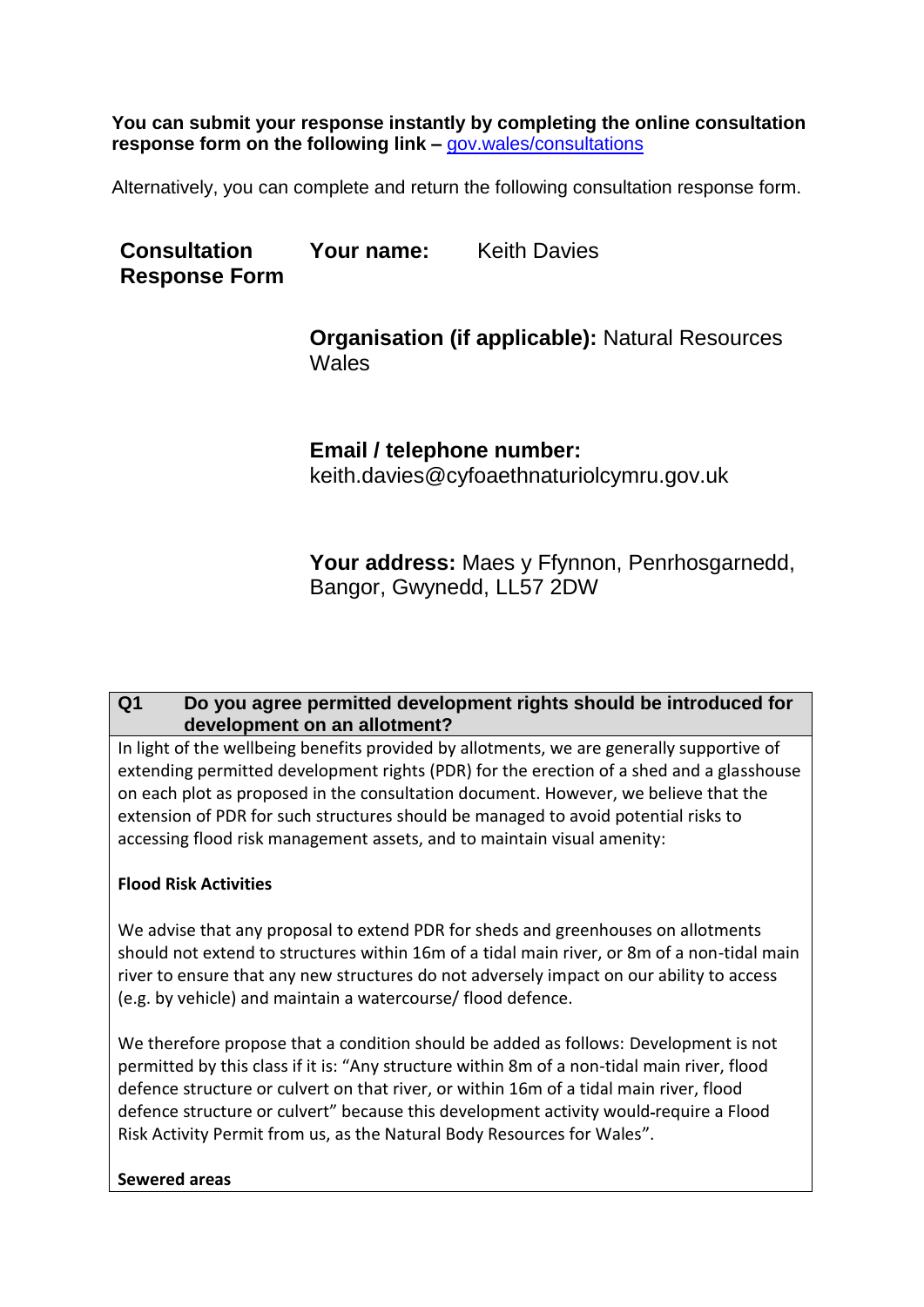To ensure consistent application national planning policy for development within sewered areas, we advise that PDR should not be extended to schemes involving the discharge of sewage.

#### **Q2 Do you agree permitted development rights for allotments should include the erection of both a shed and a glasshouse on a single plot?**

To help ensure that allotments retain their 'green' characteristic in maintaining visual amenity, we agree that structures benefitting from permitted development rights are limited to those of a certain size and proportionate to plot-size. However, we do not have an expert view as to what may be an appropriate size.

### **Q3 If yes to Q2, do you agree the maximum dimensions of a shed or glasshouse permitted by the GPDO should be no greater than 2.5m (depth) x 2.1m (width) x 2.2m (height) (i.e. a standard domestic 8 x6 garden shed or glasshouse)?**

Please see our response to Question 2.

#### **Q4 In order to manage visual impact and protect the growing space, do you agree the number of sheds and glasshouses should be restricted to one of each per half plot (125 square metres)?**

Please see our response to Question 2.

# **Q5 Do you agree a half plot should be defined as measuring no greater than 125 square metres?**

Please see our response to Question 1.

**We have asked a number of specific questions. If you have any related issues which we have not specifically addressed, please use this space to report them:**

None.

**Other Questions:**

**We would like to know your views on the effects that the proposals would have on the Welsh language, specifically on opportunities for people to use**